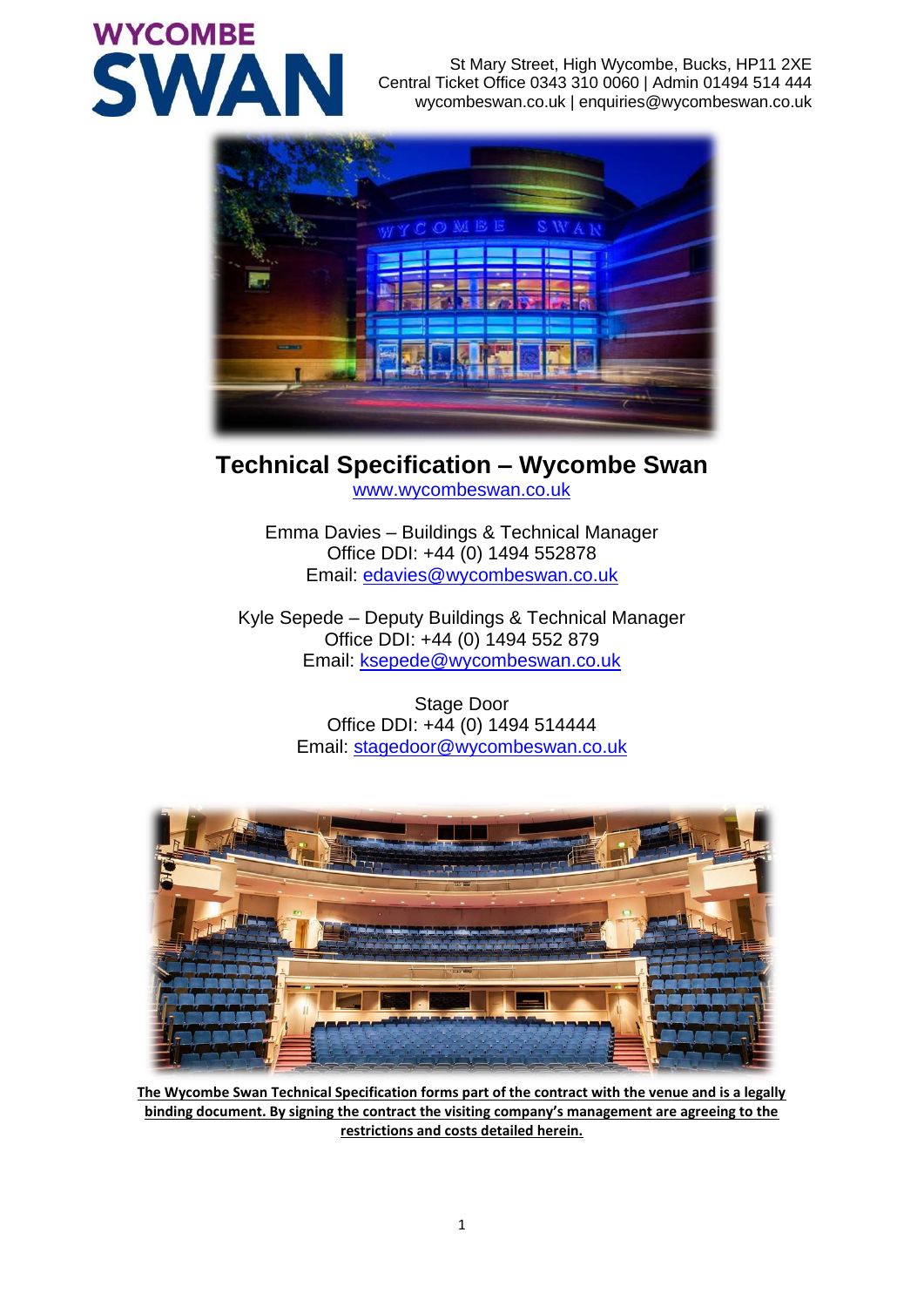

#### *[About](#page-2-0) [3](#page-2-0)*

| <b>Production Staffing 4</b>                        |
|-----------------------------------------------------|
| <b>Health and Safety Information 4</b>              |
| <b>Construction Design Management Regulations 5</b> |
| <b>Dressing Rooms 5</b>                             |
| <b>Laundry Facilities 5</b>                         |
| <b>Load In and Access 5</b>                         |
| Parking 6                                           |
| <b>Auditorium Capacity 6</b>                        |
| <b>Stage Measurements 6</b>                         |
| <b>Flying System 7</b>                              |
| <b>Masking/Soft Goods 7</b>                         |
| <b>Access Equipment 7</b>                           |
| <b>Stage Management 7</b>                           |
| <b>House Lighting Rig 8</b>                         |
| <b>Lighting Equipment 8</b>                         |
| <b>Follow Spots 9</b>                               |
| <b>Temporary Electrical Supplies 9</b>              |
| <b>Sound Equipment 9</b>                            |
| <b>House Sound System 9</b>                         |
| <b>Control Positions 10</b>                         |
| <b>Staffing Charges 10</b>                          |
| <b>Additional Charges 10</b>                        |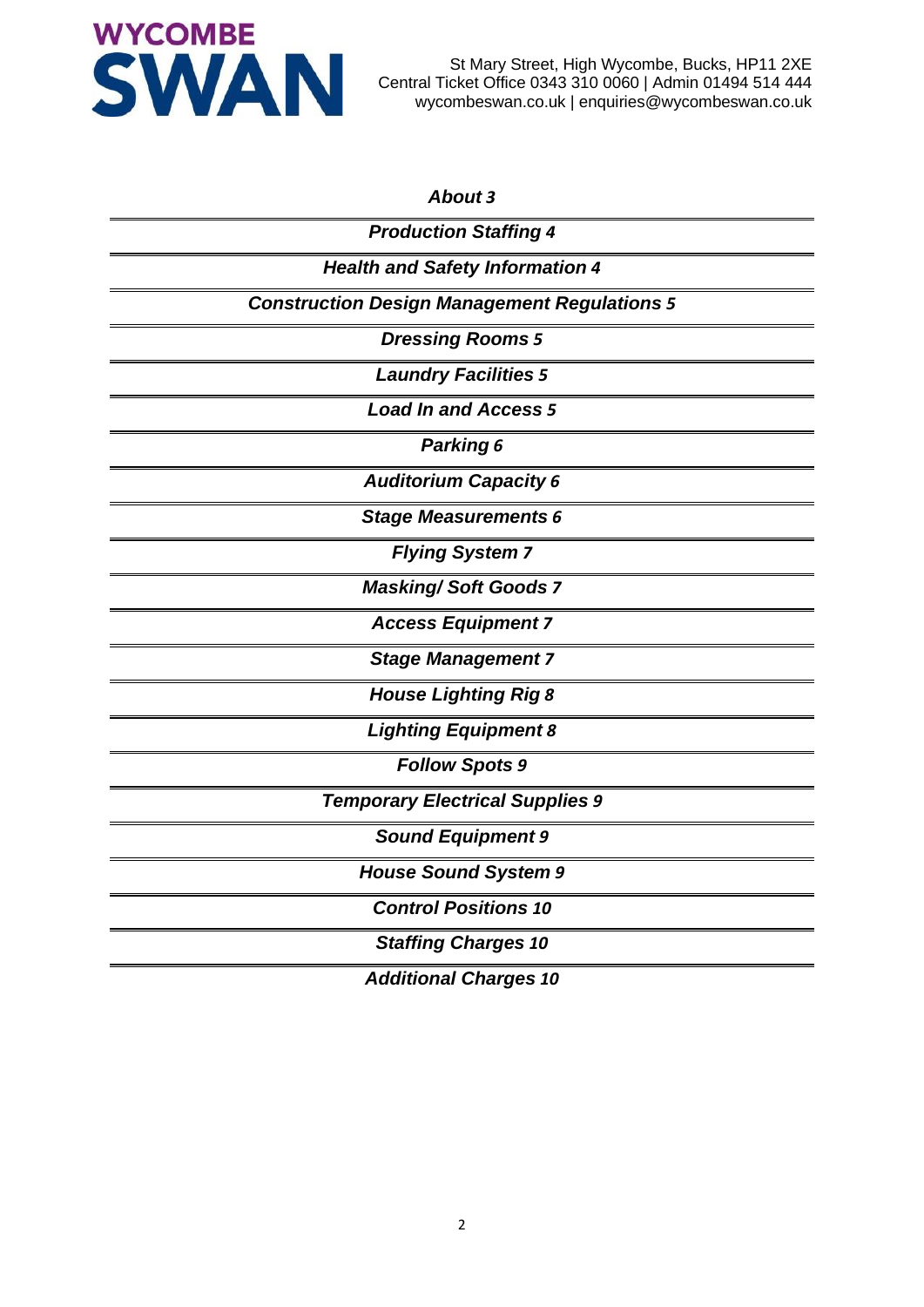

#### **About**

<span id="page-2-0"></span>Wycombe Swan is part of Trafalgar Theatres portfolio of 14 theatres and live entertainment venues in the UK and internationally. Part of the Trafalgar Entertainment family, Trafalgar Theatres manage 12 venues on behalf of local authorities across the UK: from live music venues and concert halls to large auditoria presenting top West End productions, high profile live music and comedy, ballet, opera and family theatre, in addition to the Trafalgar Theatre in London's west end and Theatre Royal in Sydney, Australia. Trafalgar Theatres has a proven track record of successfully managing and operating theatres and cultural venues with high quality programmes.

Wycombe Swan is located in the heart of the High Wycombe town centre and comprises of three distinct spaces to provide the people of Buckinghamshire with top-quality musicals, drama, comedy, dance, family shows, one night events, and a world-class pantomime. With a capacity of 1,076 seats, the Main auditorium boasts superb acoustics, a large stage and adaptable seating. The historic Old Town Hall offers a smart, distinctive, multi-use space with staging and seating up to 400 and 600 standing. Rounding off the spaces is the ornate Oak Room, providing a glorious and elegant setting for events of up to 120 people. More than just high quality programming seen in the main space, Wycombe Swan regularly hosts conferences, graduations, parties and weddings, with exquisite food provided by the in-house catering team.

The Wycombe Swan and Old Town Hall has always been at the heart of the Wycombe community. We are proud to be a venue that supports local community hires, alongside nurturing the young talent of Bucks through our youth drama activities. Playing our part during the Coronavirus pandemic operating as a vaccination centre for the NHS.



The average journey time between London Marylebone and High Wycombe is 30 minutes. The fastest journey time is 23 minutes. On an average weekday, there are 120 trains per day travelling from London Marylebone to High Wycombe. The journey time may be longer on weekends and holidays.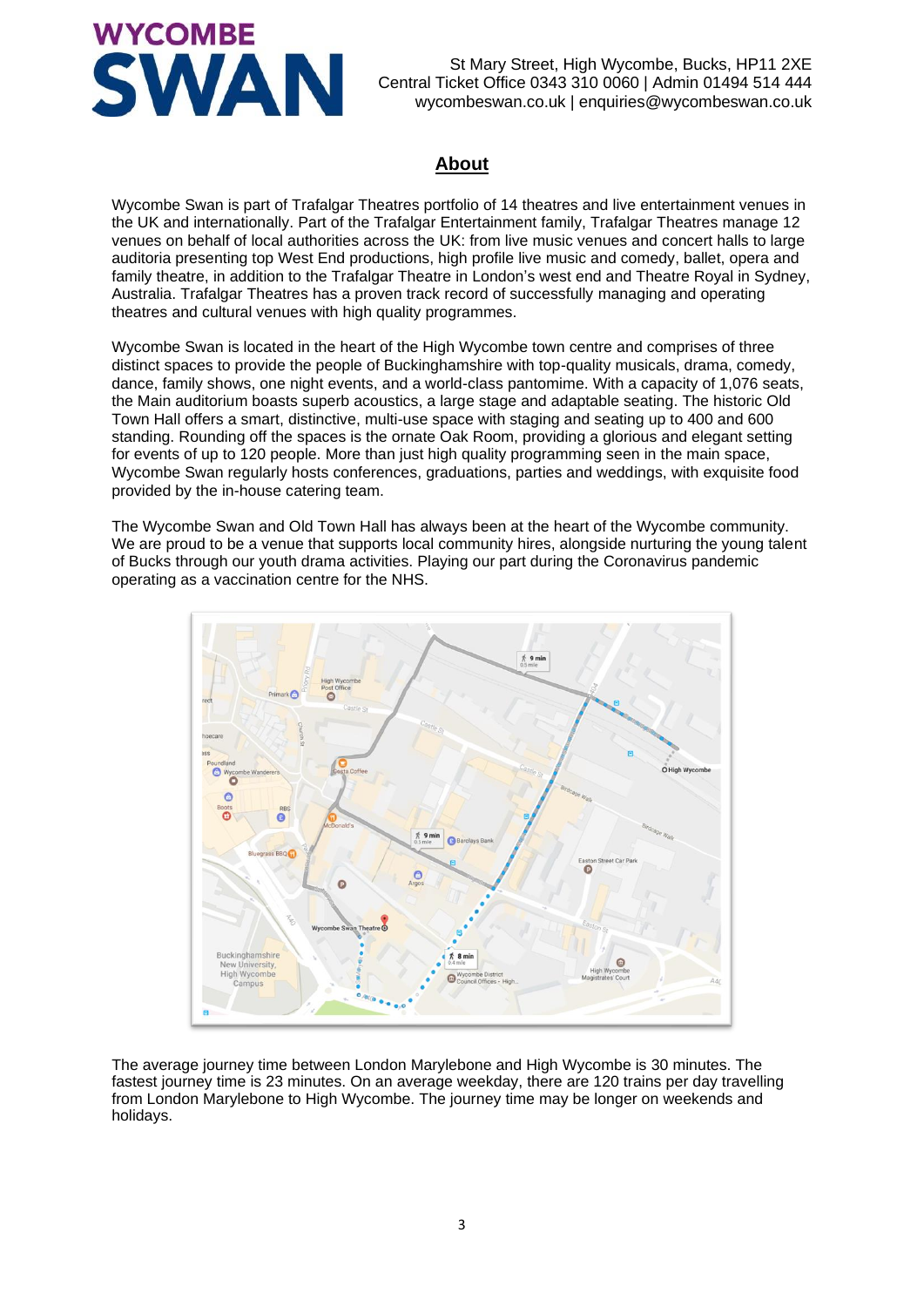

#### **Production Staffing**

<span id="page-3-0"></span>Staffing needs vary hugely from show to show depending on the deal created between the Resident Manager and Visiting Manager. It is therefore advised that you check your contract for details on staffing allowances.

All events taking place on the Swan Theatre stage must utilise a Swan Theatre Duty Technician as part of its staffing allowance. This is non-negotiable. The Duty Technician cannot be given any form of show role on a production.

<span id="page-3-1"></span>Staffing requirements above the contractually provided level will be recharged. Please see Appendix I for full costs.

## **Health and Safety Information**

*Visiting Companies and Artists must comply with all Wycombe Swan Policies and Procedures (which are available upon request) at all times.*

It is the responsibility of the Visiting Company to inform all relevant members, including subcontractors and volunteers of the details outlined in this document and circulate it when necessary. If you have any queries please contact a member of the technical department before your production period begins.

Wycombe Swan Theatre must be given access to the Visiting Company's Production Safety Documents. These will be used by Wycombe Swan Theatre and the responsible authorities to assess whether all of the arrangements for the production are in order and safe. A breakdown of all documents needed is detailed below.

- Full Technical Rider including information on staffing needs and schedule.
- Full risk assessment for the production, including COVID 19/Infection control assessments.
- Construction Phase Plan for the production.

Failure to submit any of these documents will result in access to the venue being denied until they are produced.

All staff working on get ins and get outs will be required to wear steel toe capped boots at all times. Failure to do this will result in individuals being asked to leave the stage area until it is deemed safe for them to return.

All electrical equipment brought in by the visiting company must conform to BS7671:2001 and must come complete with a current and valid portable appliance test certificate even if hire from a third party.

All rigging equipment must conform to the lifting operations and lifting equipment regulations and come complete with a valid and current certificate even if hired from a third party.

Wycombe Swan Theatre and its employees have the right to refuse to use any equipment that is deemed unsuitable or unsafe for the task involved.

Wycombe Swan Theatre and its employees have the right to refuse entry to the building and individual or company refusing to adhere to the company's health and safety policies and procedures. Any costs incurred as a result of this will be the liability of the Visiting Manager and not Wycombe Swan Theatre.

Wycombe Swan Theatre retains the right to adjust sound levels if those levels are deemed to be in contravention of the Noise at Work Regulations.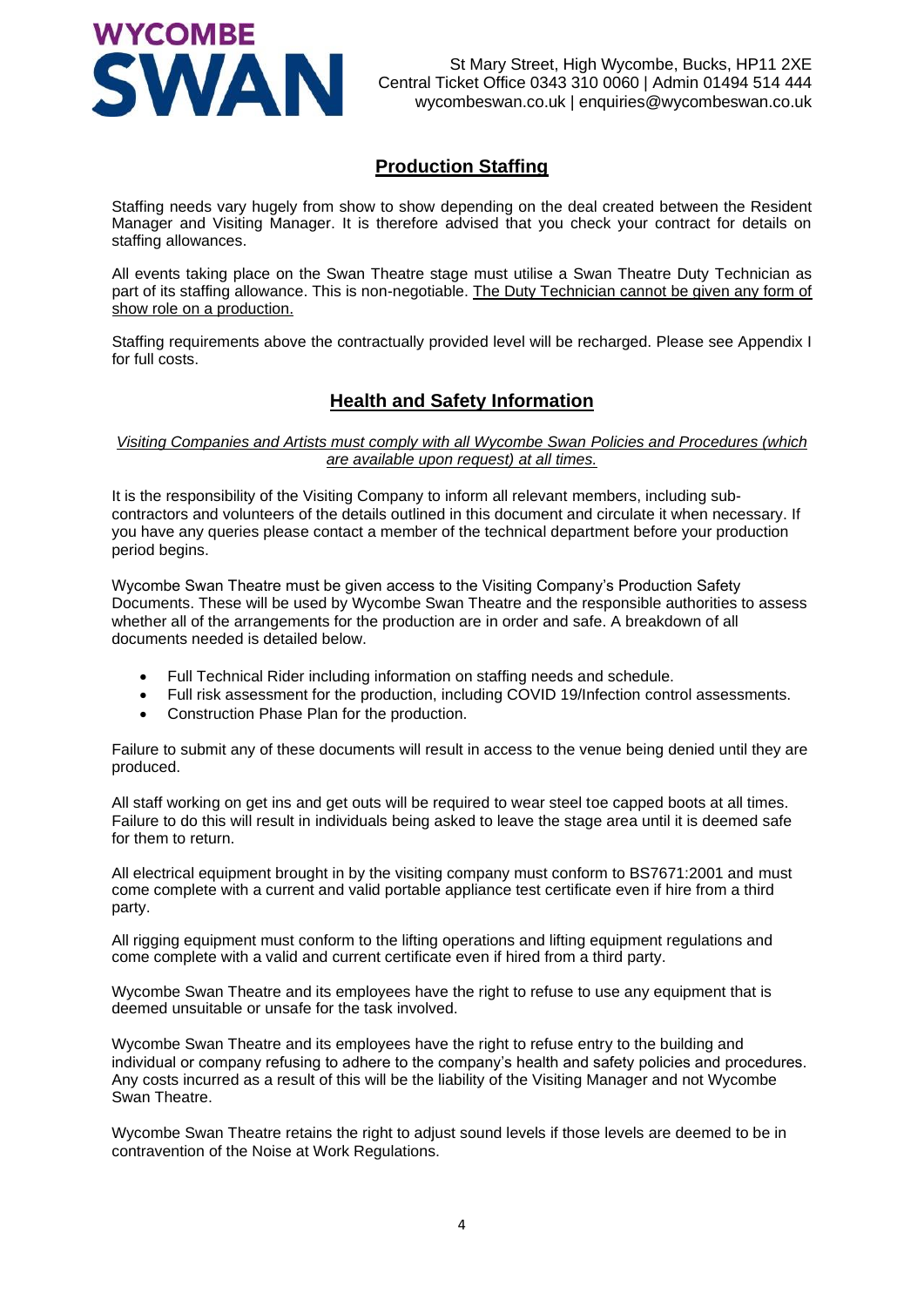

#### **Construction Design Management Regulations**

<span id="page-4-0"></span>It is now a legal requirement under the CDM 2015 HSE Legislations that the production's Production Manager (or relevant person) agrees the site rule and "get in" details with the Wycombe Swan Duty Technician. They must before arrival produce a Construction Phase Plan to cover the productions get in, get out and productions run. This must be sent to the Wycombe Swan before the Get In will be allowed to take place. More details on the CDM 2015 Regulations can be found here [http://www.hse.gov.uk/entertainment/cdm-2015/index.htm?eban=govdel-film-theatre](http://www.hse.gov.uk/entertainment/cdm-2015/index.htm?eban=govdel-film-theatre-broadcasting&cr=08-Jan-2016)[broadcasting&cr=08-Jan-2016](http://www.hse.gov.uk/entertainment/cdm-2015/index.htm?eban=govdel-film-theatre-broadcasting&cr=08-Jan-2016)

# **Dressing Rooms**

<span id="page-4-1"></span>

| <b>D.R Number</b> | Location                       | Accommodation | <b>Facilities</b>                                              |
|-------------------|--------------------------------|---------------|----------------------------------------------------------------|
|                   | Stage Left Stage Level         | 3 persons     | WC, Shower, Int Telephone, Fridge,<br>Microwave, USB Charging. |
| 2                 | Stage Left Stage Level         | 3 persons     | WC, Shower, Int Telephone, Fridge,<br>Microwave, USB Charging. |
| 3                 | <b>Stage Left First Level</b>  | 4 persons     | 1 x Shower, Int Telephone, USB Charging.                       |
|                   | <b>Stage Left First Level</b>  | 12 persons    | 3 x Showers, Int Telephone, USB Charging.                      |
| 5                 | <b>Stage Left First Level</b>  | 8 persons     | 2 x Showers, Int Telephone, USB Charging.                      |
| 6                 | <b>Stage Left First Level</b>  | 8 persons     | 2 x Showers, Int Telephone, USB Charging.                      |
|                   | <b>Stage Left First Level</b>  | 4 persons     | 1 x Shower, Int Telephone, USB Charging.                       |
| <b>Band Room</b>  | <b>Stage Right Sub Stage</b>   | 12 persons    | $2 \times WC$                                                  |
| Company Office    | <b>Stage Right Stage Level</b> | 2 persons     | WC, Int Telephone                                              |

<span id="page-4-2"></span>Dressing Rooms 3-7 have access to shared toilets outside of the dressing rooms. Fridges and Kettles are also provided outside of the dressing rooms and in the green room for use by visiting company.

# **Laundry Facilities**

The laundry facility is located on the ground floor just off stage right and is equipped with a coin operated washing machine and tumble dryer, washing sink, clothes racks and temporary plumbing points for additional washing machine.

- House Washing Machines/Driers can be unlocked for £15.00 per day per machine, or £50.00 per week per machine.
- Toured Washing Machines/Driers can be installed for £25.00 per week per machine.
- <span id="page-4-3"></span>All in house machines accept £1 coins or tokens which can be purchased (£1 per token) from stage door.

#### **Load In and Access**

The load in to stage is via the scenic dock, this is all on the same level. The dock is accessed via the loading ramp. We are only prohibited to have one production vehicle parked on the loading ramp at a time. A permit for this must be obtained from stage door. Any other vehicles left on the loading ramp will receive a fixed PCN from Wycombe District Council.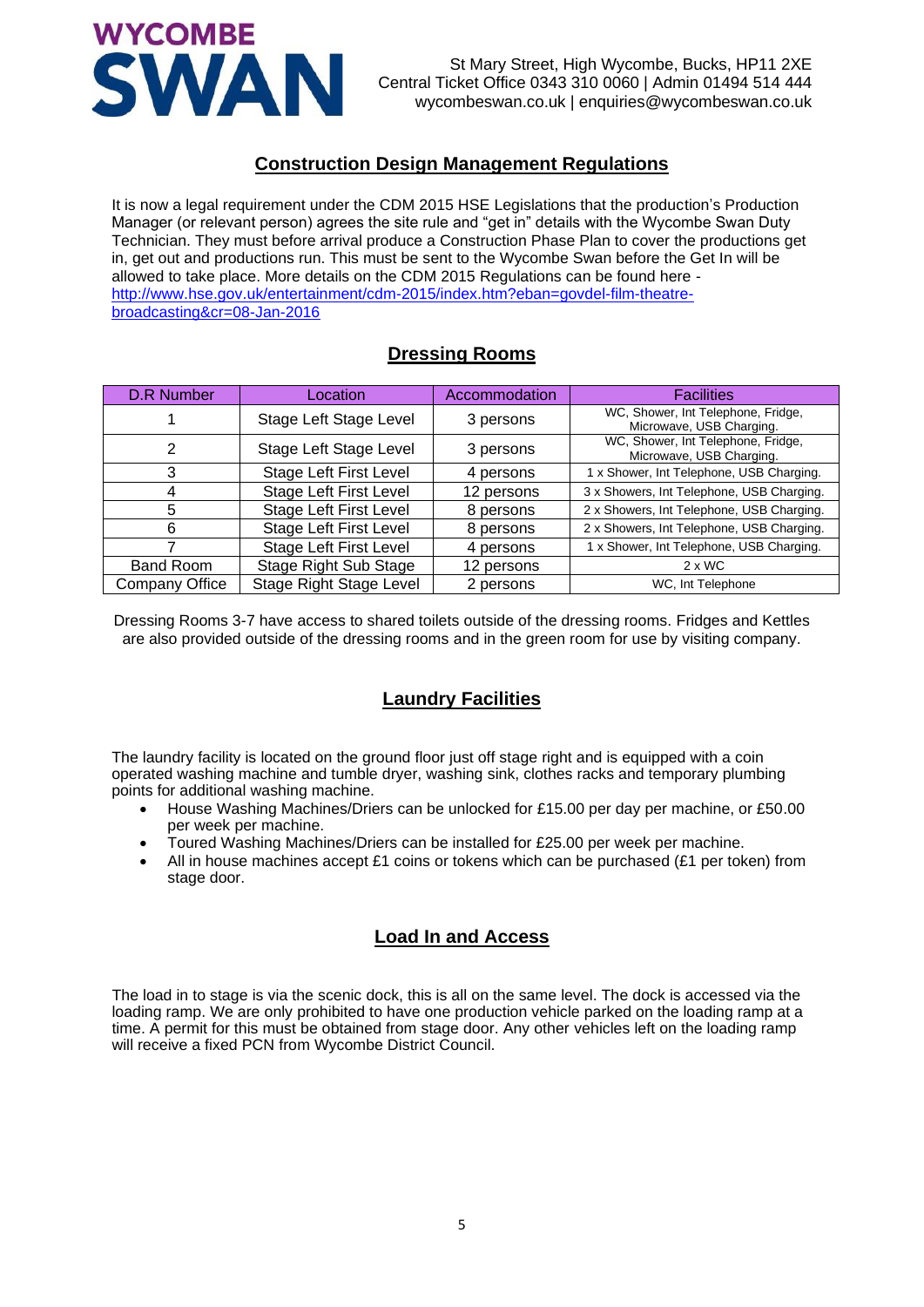

# **Parking**

<span id="page-5-1"></span><span id="page-5-0"></span>There is no free parking available at the Wycombe Swan. A pay and display car park can be found alongside the building. Please see separate Parking Information sheet for the most up to date information on parking in the area.

# **Auditorium Capacity**

| Location                            | Quantity  |
|-------------------------------------|-----------|
| Stalls (rows AA-DD on forestage in) | 420 Seats |
| Stalls (rows AA-CC on forestage in) | 413 Seats |
| Stalls (rows AA-DD out)             | 352 Seats |
| Circle                              | 324 Seats |
| Upper Circle                        | 332 Seats |

The total seating capacity with all seats in is 1076

#### **Stage Measurements**

<span id="page-5-2"></span>

| <b>General Measurements</b>                            |                                        |  |  |
|--------------------------------------------------------|----------------------------------------|--|--|
| Height from stage to grid                              | 18100mm/60'                            |  |  |
| Clear height under flying and LX galleries             | 7600mm/25'                             |  |  |
| Architectural proscenium width                         | 13650mm/45'                            |  |  |
| Architectural proscenium height                        | 7200mm/24'                             |  |  |
| Maximum width between proscenium maskers               | 14770mm/48'                            |  |  |
| Minimum width between proscenium maskers               | 11150mm/36'                            |  |  |
| Stage width from centre line to OP wall                | 10900mm/36'                            |  |  |
| Stage width from centre line to fly cage (OP)          | 9900mm/32'                             |  |  |
| Stage width from centre line to PS wall                | 13000mm/43'                            |  |  |
| Width between flying and lx galleries                  | 17800mm/58'                            |  |  |
| Stage depth with thrust (pit at stage level)           | 15500mm/51'                            |  |  |
| Stage depth                                            | 11500mm/38'                            |  |  |
| Stage depth from setting line (back of iron)           | 10750mm/35'                            |  |  |
| Multicore run length from stage to FOH mix<br>position | 40000mm/131                            |  |  |
| Dock door opening                                      | 3007mm x 5000mm/10' x 16'6"            |  |  |
| <b>Rigging Measurements (Stage)</b>                    |                                        |  |  |
| Height from stage to grid                              | 18100mm/60'                            |  |  |
| Height from grid floor to castellated beam             | 2100mm/7                               |  |  |
| Depth of castellated beam                              | 900mm/3'                               |  |  |
| Width of castellated beam flange                       | 305mm/1'                               |  |  |
| Recommended length of basket through beam              | 2000mm/6'6"                            |  |  |
| Recommended length of basket over beam                 | 3000mm/10'                             |  |  |
| Height from grid floor to point of 2m basket           | 1250mm/4'                              |  |  |
|                                                        | <b>Rigging Measurements (FOH Grid)</b> |  |  |
| Height from stage to grid                              | 12800mm/42'                            |  |  |
| Height from grid floor to I-beam                       | 2200mm/7'3"                            |  |  |
| Depth of I-beam                                        | 270mm/11"                              |  |  |
| Width of I-beam                                        | 255mm/10"                              |  |  |
| Recommended length of basket over beam                 | 2000mm/6'6"                            |  |  |
| Height from grid floor to point of 2m basket           | 1500mm/5'                              |  |  |
| Height of false ceiling below grid US position         | 4000mm/13'                             |  |  |
| Height of false ceiling below grid DS position         | 2200mm/7'3"                            |  |  |
| Max truss width                                        | 12800mm/42'                            |  |  |
| Hanging points from centre                             | @3.2m, @4.8m, @6.4m                    |  |  |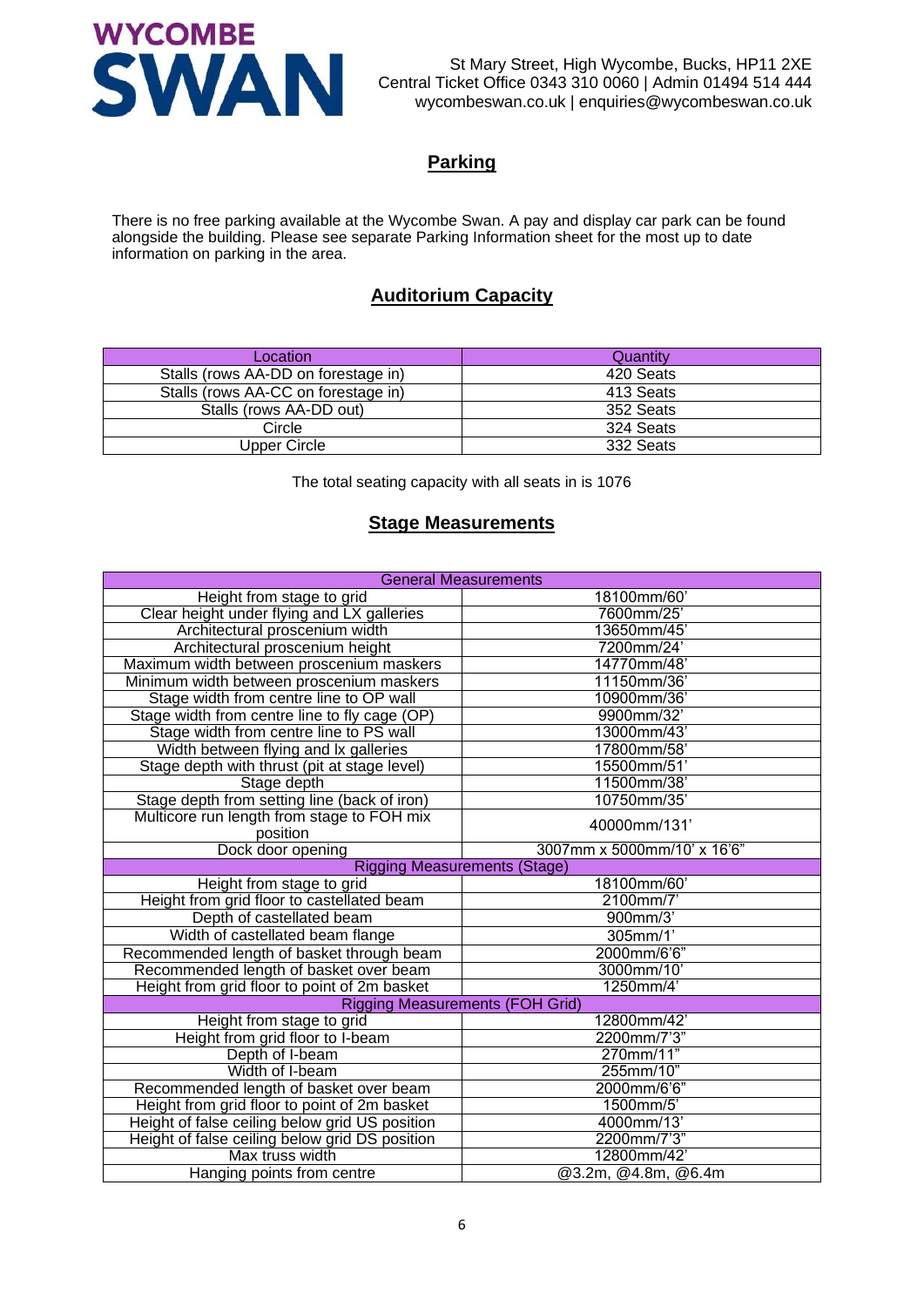

# **Flying System**

<span id="page-6-0"></span>51 single purchase counterweight flying ladder bars, SWL 500kgs, 14m long with 1.3m extensions. Please note Bar 4 is a short bar (11m) and there is no Bar 3. Bars are centred at 200mm (see hanging plot for positions). 2 Motorised up and down bars located stage left and stage right.

The fly floor is located stage right with a direct crossover to the stage left LX gallery. Both are accessible from internal BOH staircases.

Positions are available above the forestage grid for the rigging of an advance truss, no truss or motors are available in house.

<span id="page-6-1"></span>All additional rigging must be carried out by a certified rigger at the visiting companies cost.

## **Masking/ Soft Goods**

- 1 pair red velour main house tabs, chain weighted (permanently rigged to C/W Bar 1)
- 5 pairs of legs, conduit pocket 8.0m x 2.5m (26'3" x 8'4")
- 5 borders, chain weighted, 18.0m x 3.65m (59' x 12')
- 1 border, conduit pocket, 16.0m x 3.65m (52'6" x 12') (permanently rigged as house header on C/W Bar 2)
- 1 pair full black tabs, chain weighted 16.0m x 8.0m (52'6" x 26'3")
- 1 pair flat black tabs, conduit pocket 16.0m x 8.0m (52'6" x 26'3")
- <span id="page-6-2"></span>• 1 white cotton cyclorama, conduit pocket 16.0m x 8.0m (52'6" x 26'3") (rigged to C/W Bar 52)

## **Access Equipment**

- 1 large Tallescope (maximum working height of 9.5 meters)
- 1 x 12 rung Zarges Skymaster ladders
- 1 x 6 rung Zarges Skymaster ladders
- <span id="page-6-3"></span>• Various step ladders

#### **Stage Management**

- 1 Stage Managers desk, located DSL, complete with 14 way cue light control, calls to BOH & FOH areas, working light control and monitors showing stage
- 13 single circuit belt packs (7 permanently run in at the following locations DSM Desk, Lighting Box, Sound Box, Flys x 2 & Follow Spots Box x 2)
- 13 single muff headsets
- 7 standby/acknowledge/go cue light outstations (3 permanently run in at the following locations LX Box, Sound Box, Flys)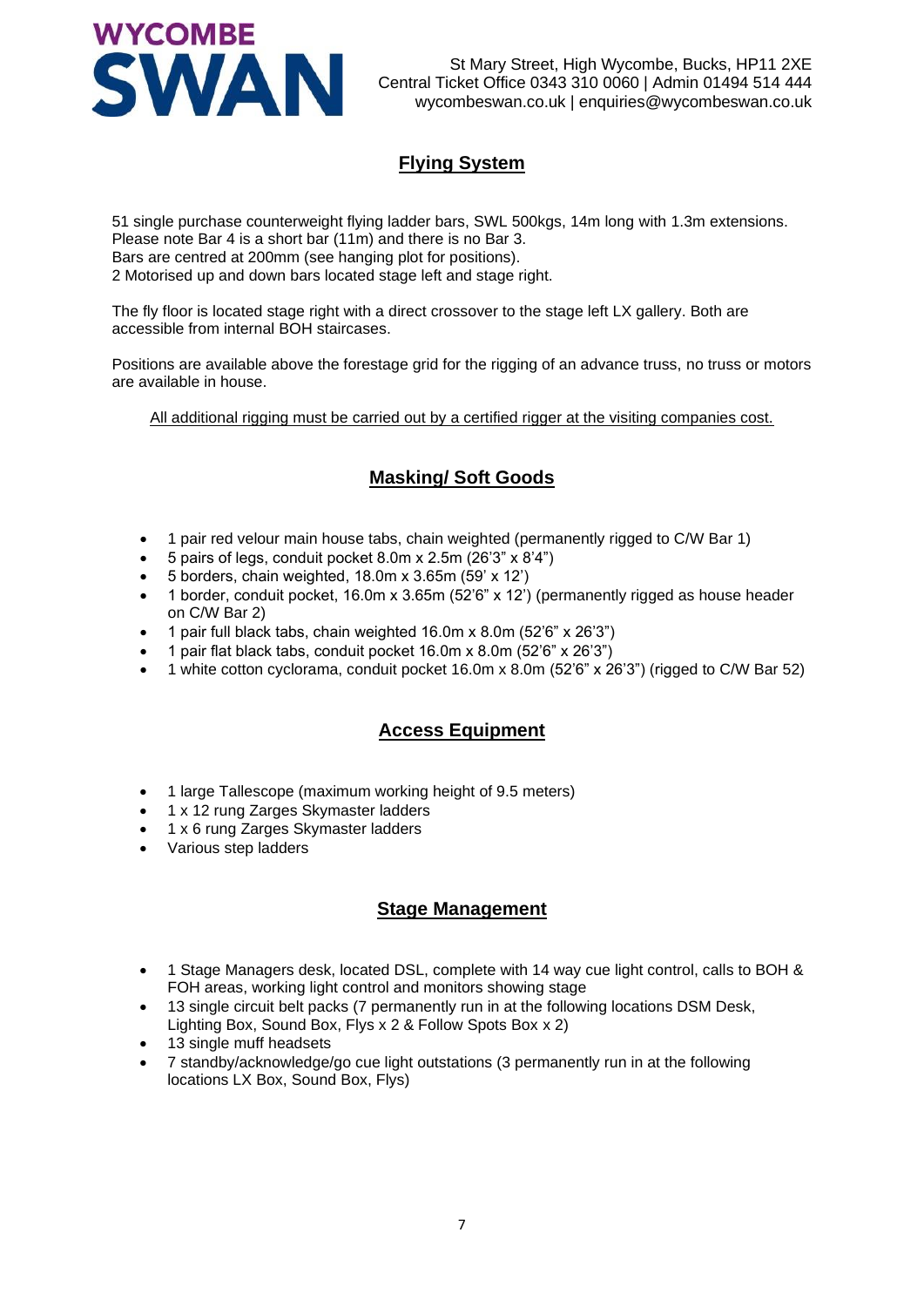

# **House Lighting Rig**

<span id="page-7-0"></span>The Swan standard house lighting rig which is available to all visiting companies at no additional cost compromises of a RGB LED (Studio COBB FC) back and top light with a profile FOH full stage wash and profile specials from FOH. Please see the House Rig LX Plan for further details.

<span id="page-7-1"></span>Any additions or variations to this will need to be rigged as part of your fit-up process and returned to standard as part of the get out. If you require a pre rig please contact the technical department for a quote.

## **Lighting Equipment**

- 1 ETC Ion 6000 with 2x10 fader wing and 2 touch screen monitor
- 200 ways of ETC Sensor 3 Power Control dimming with CEM3 comprising of: 164 15A dimmers (60 FOH, 70 SL LX Gallery, 34 Stage) 36 25A dimmers (8 FOH, 16 SL LX Gallery, 12 Stage)

All 25A dimmers and 24 of the FOH 15A dimmers are switchable between dimmed and relay modes. All other 15A dimmers may be manually switched to hard power override.

- 1 Luminex 4-port DMX node (rigged on SL LX gallery)
- 1 LSC MDRX 10-way 5-pin DMX Splitter (rigged on SL LX gallery)
- 4 5-pin DMX tie lines from LX box to SL LX Gallery
- 5-pin DMX patching from SL LX Gallery to all areas

| Quantity | <b>VDe</b>                      | <b>Wattage</b> | <b>Voltage</b> | <b>Notes</b>                                                       |
|----------|---------------------------------|----------------|----------------|--------------------------------------------------------------------|
| 26       | ETC Source 4 15/30 Zoom Profile | 750W           | 240V           | 18 Rigged as standard on FOH Bridge 1                              |
| 34       | ETC Source 4 25/50 Zoom Profile | 750W           | 240V           |                                                                    |
| 14       | ETC Source 4 14deg Profile      | 750W           | 240V           | 14 Rigged on FOH Bridge 2                                          |
| 46       | <b>Strand Cantata Fresnel</b>   | 1200W          | 240V           |                                                                    |
| 6        | <b>Strand Cantata PC</b>        | 1200W          | 240V           |                                                                    |
| 6        | <b>Strand Alto Fresnel</b>      | 2500W          | 240V           |                                                                    |
| 60       | Par <sub>64</sub>               | 1000W          | 240V           | Lamped as standard at CP62, other<br>lamps available upon request. |
| 6        | Thomas Par64 Floor Cans         | 1000W          | 240V           |                                                                    |
| 12       | ETC Source 4 Par                | 750W           | 240V           | Selection of lenses available upon<br>request.                     |

| Quantity | <b>Type</b>                                 | Hire Cost (per unit) |
|----------|---------------------------------------------|----------------------|
|          | Unique Hazer 2.0                            | £50 per day          |
|          | Prolights PHYRO 1500 Vertical Smoke Machine | £50 per day          |
| 2        | UV Cannon                                   | £25 per day          |
| 4        | Mirror Ball and Motor                       | £25 per day          |
| 4        | Prolights Diamond 7 LED Moving Wash Light   | £25 per day          |
| 8        | Chauvet DJ Intimidator LED Beam 250         | £25 per day          |

For weekly charges please contact the technical department.

We hold a selection of Lee/Rosco gel and frost in stock. Please contact the technical department for a quote.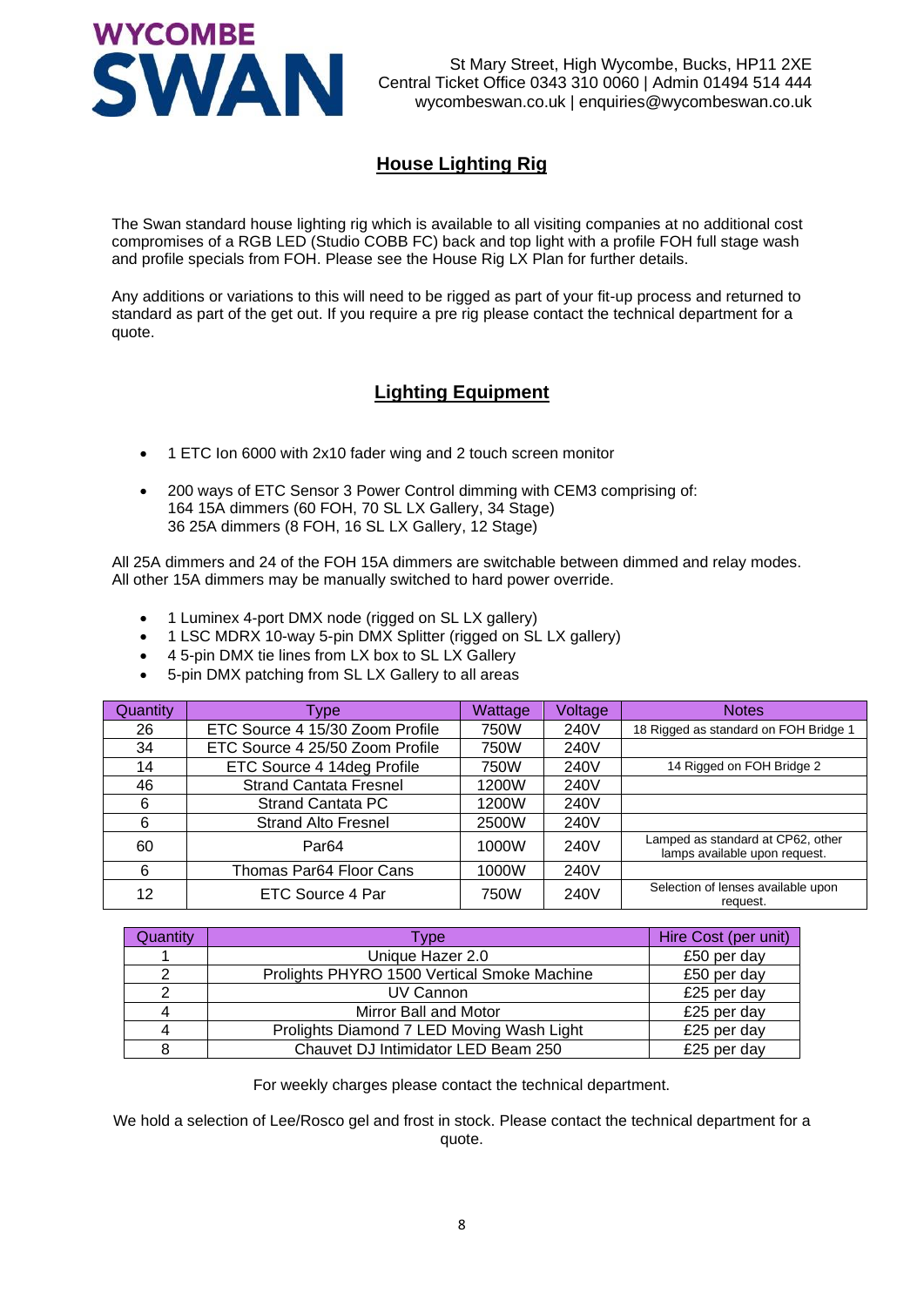

# **Follow Spots**

<span id="page-8-1"></span><span id="page-8-0"></span>• 2 Robert Juliat Aramis HMI Followspots, 2.5K, 6-way colour changing magazine, internal CTO and frost, fitted with laser sight. **A lamping on fee of £50 per day per unit applies.**

## **Temporary Electrical Supplies**

- 400A 3ph temporary LX supply: located USL and comprising of:
- 1 400A/phase supply terminated in Powerlock connectors (we hold Powerlock to Camlok adaptors)
- 2 125A/phase supply terminated in 125A 3ph BS EN60309-2 socket
- 2 63A/phase supply terminated in 63A 3ph BS EN60309-2 socket
- 2 32A/phase supply terminated in 32A 3ph BS EN60309-2 socket
- 200A 3ph temporary Outside Broadcast supply, located in Scene Dock and comprising of busbars only. A qualified electrician will be required if you need to use this supply.
- 160A 1ph temporary Sound supply, located DSL and comprising of,
	- 1 63A supply terminated in 63A 1ph BS EN60309-2 socket
	- 1 32A supply terminated in 32A 1ph BS EN60309-2 socket
	- 2 16A supply terminated in 16A 1ph BS EN60309-2 socket

<span id="page-8-2"></span>Only members of full time Wycombe Swan technical staff are permitted to connect and power on/off the temporary electrical supplies.

#### **Sound Equipment**

- 1 Beheringer x32 mixing console
- 1 S32 stage rack (located DSL)
- 1 Tascam CD-01U CD player
- 1 Sony CDP-D12 CD player
- Sennheiser EW 100 G4 Wireless Radio Microphone, handheld = **£50 per unit per day, 2 available**
- Sennheiser EW 100 G4 Wireless Radio Microphone, lavalier**= £50 per unit per day, 2 available**

<span id="page-8-3"></span>We have a selection of microphones and stands on site; please make it clear before arrival what microphones you require.

#### **House Sound System**

- 8 d&b Ci6 speakers mounted on prosc covering stalls, side stalls, circle and upper circle in pairs
- 1 d&b Ci9 speakers flown as centre cluster for stalls down fill
- 2 d&b Ci6 speakers flown as centre cluster for circle fill
- 5 d&b E3 speakers as removable front fills on stage edge
- 2 d&b E0 speakers as rear stalls delays
- 6 d&b E0 speakers as rear circle delays
- 5 d&b Ci80 speakers as upper circle delays
- 2 d&b Ci7 subs mounted 6' DS of proscenium

All loudspeakers driven by d&b E-PAC amplifiers and delayed from mic line by BSS Soundweb 9088iis with d&b R1 control (located in the sound control room)